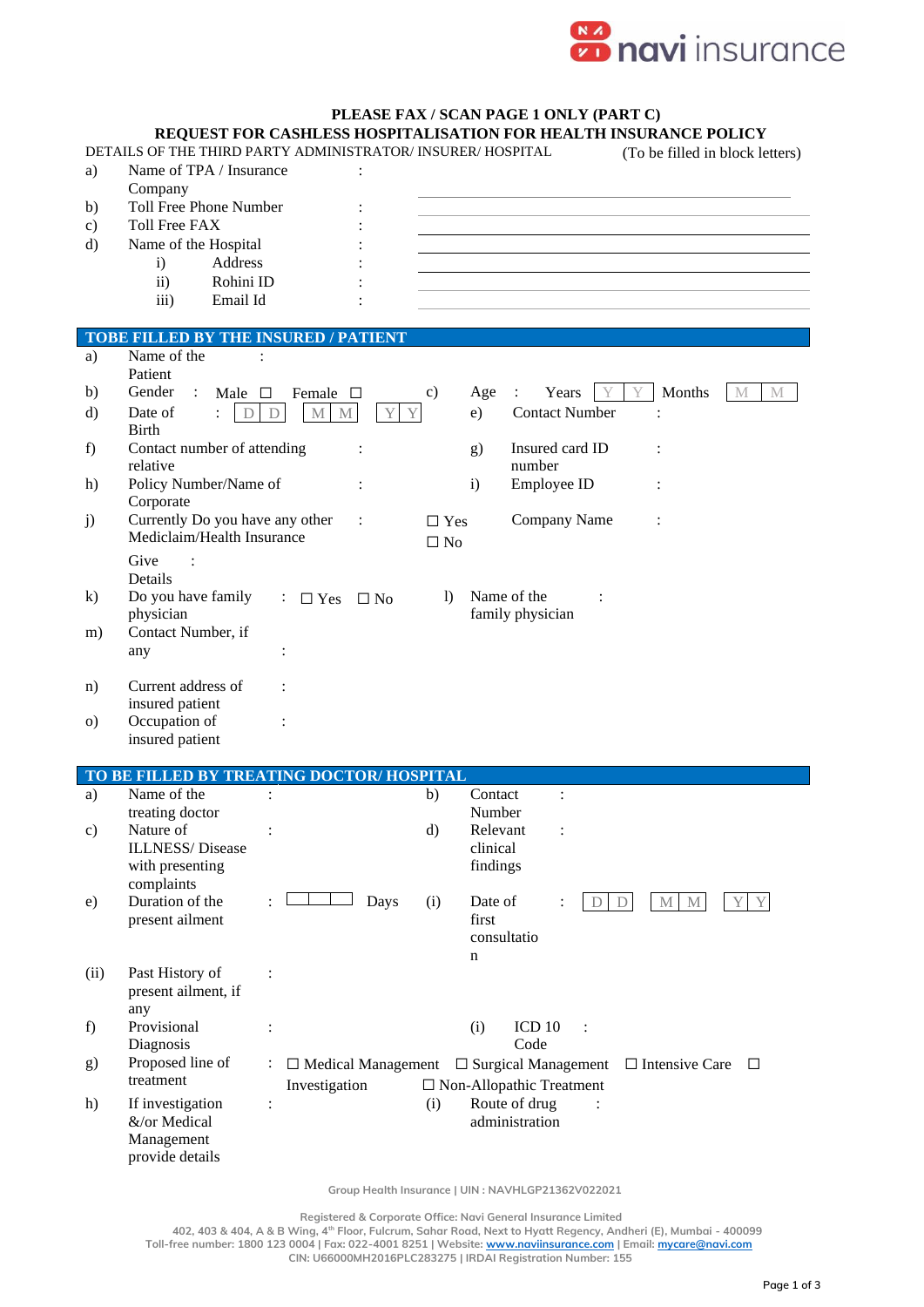

| $\mathbf{i}$                                       | If Surgical, Name                                                                            | (i)                     | ICD 10 PS Code                                                                          |  |  |  |  |
|----------------------------------------------------|----------------------------------------------------------------------------------------------|-------------------------|-----------------------------------------------------------------------------------------|--|--|--|--|
|                                                    | of Surgery                                                                                   |                         |                                                                                         |  |  |  |  |
| j)                                                 | If other treatments,<br>$\ddot{\cdot}$                                                       | (k)                     | How did injury<br>$\ddot{\cdot}$                                                        |  |  |  |  |
| $\left( \right)$                                   | provide details<br>In case of<br>(i)<br>Is it                                                | $\Box$ Yes<br>$\Box$ No | occur<br>(ii)<br>Date of<br>$\mathbf{M}$<br>$\mathbf{M}$<br>Y<br>$\mathbb{D}$<br>Y<br>D |  |  |  |  |
|                                                    | accident<br><b>RTA</b>                                                                       |                         | Injury                                                                                  |  |  |  |  |
|                                                    | (iii)<br>Reported to Police<br>$\Box$ Yes                                                    | (iv)<br>$\Box$ No       | FIR No.                                                                                 |  |  |  |  |
|                                                    | Injury/Disease caused due to<br>(v)<br>$\Box$ Yes<br>substance abuse                         | $\Box$ No               |                                                                                         |  |  |  |  |
|                                                    | (vi)<br>Test Conducted to establish this $\Box$ Yes                                          | $\Box$ No               |                                                                                         |  |  |  |  |
|                                                    | (If Yes, attach reports)                                                                     |                         |                                                                                         |  |  |  |  |
| m)                                                 | $\Box G$<br>$\Box$ P<br>In case of Maternity<br>$\Box$ A                                     | n)<br>$\Box$ L          | Date of Delivery<br>$\mathbf{D}$<br>M<br>M<br>D                                         |  |  |  |  |
|                                                    | <b>Details of the patient admitted</b>                                                       |                         | <b>Mandatory: Past history</b><br>If yes, since<br>of any chronic illness               |  |  |  |  |
| a)                                                 | Date of<br>$\mathbf D$<br>$M_{\odot}$<br>M<br>D                                              | Y<br>Y                  | $\mathbf Y$<br>Y<br>$\mathbf{M}$<br>$\mathbf M$<br>$\Box$ Diabetes                      |  |  |  |  |
| b)                                                 | admission<br>Time<br>H<br>H<br>M<br>M                                                        |                         | <b>Heart Disease</b><br>М<br>M                                                          |  |  |  |  |
|                                                    | Is this an emergency/a planned                                                               | $\Box$ Emergency        | $\perp$<br>$\mathbf{M}$<br>Y<br>Y<br>M<br>Hypertension<br>ш                             |  |  |  |  |
| c)                                                 | hospitalisation                                                                              | $\Box$ Planned          | $\mathbf{M}$<br>Hyperlipidaemia<br>M<br>ப                                               |  |  |  |  |
| d)                                                 | Expected no. of days stay                                                                    |                         | M<br>M<br>Osteoarthritis<br>□                                                           |  |  |  |  |
| e)                                                 | in hospital<br>Room                                                                          | days                    | M<br>$\Box$ Asthma / COPD /<br>М                                                        |  |  |  |  |
|                                                    | Type                                                                                         |                         | <b>Bronchitis</b>                                                                       |  |  |  |  |
| f)                                                 | Per Day Room Rent + Nursing $&$                                                              |                         | $\Box$ Cancer<br>М                                                                      |  |  |  |  |
|                                                    | Service Charges + Patient's Diet                                                             | ₹<br>₹                  | M<br>M<br>$\Box$ Alcohol or Drug Abuse<br>M                                             |  |  |  |  |
| g)                                                 | Expected cost for investigation +<br>diagnostics                                             |                         | M<br>$\Box$ Any HIV or STD /<br><b>Related Ailments</b>                                 |  |  |  |  |
| h)                                                 | <b>ICU</b> Charges                                                                           |                         |                                                                                         |  |  |  |  |
| $\mathbf{i}$                                       | OT Charges                                                                                   | ₹                       | Any Other Ailments, give details                                                        |  |  |  |  |
| j)                                                 | Professional Fees+ Anaesthetist<br>Fees+ Consultation Charges                                | ₹                       |                                                                                         |  |  |  |  |
| $\bf k)$                                           | Medicines+ Consumables+ Cost                                                                 |                         |                                                                                         |  |  |  |  |
|                                                    | of implants (if applicable please<br>specify) Other hospital expenses                        |                         |                                                                                         |  |  |  |  |
|                                                    | if any:                                                                                      | ₹                       |                                                                                         |  |  |  |  |
| $\mathbf{I}$                                       | All-inclusive package charges if                                                             |                         |                                                                                         |  |  |  |  |
| m)                                                 | any applicable<br>Sum Total expected cost of                                                 | ₹                       |                                                                                         |  |  |  |  |
|                                                    | hospitalisation                                                                              |                         |                                                                                         |  |  |  |  |
| (PLEASE READ VERY CAREFULLY)<br><b>DECLARATION</b> |                                                                                              |                         |                                                                                         |  |  |  |  |
|                                                    | We confirm having read understood and agreed to the Declarations on the reverse of this form |                         |                                                                                         |  |  |  |  |
| a)                                                 | Name of the<br>treating Doctor                                                               |                         |                                                                                         |  |  |  |  |
| b)                                                 | Qualification                                                                                | $\mathbf{c})$           | Registration No. with State                                                             |  |  |  |  |
|                                                    |                                                                                              |                         | Code                                                                                    |  |  |  |  |
| (IMPORTANT - PLEASE TURN OVER)                     |                                                                                              |                         |                                                                                         |  |  |  |  |
|                                                    | <b>Hospital Seal</b>                                                                         |                         | Patient / Insured                                                                       |  |  |  |  |
|                                                    | (Must include Hospital Id)                                                                   |                         | Name & Signature                                                                        |  |  |  |  |
|                                                    |                                                                                              |                         |                                                                                         |  |  |  |  |
| PAGE 3 : NOT TO BE FAXED / SCANNED                 |                                                                                              |                         |                                                                                         |  |  |  |  |
|                                                    |                                                                                              |                         |                                                                                         |  |  |  |  |

**Navi Health | UIN : NAVHLIP21582V032021**

 **Registered & Corporate Office: Navi General Insurance Limited**

 **402, 403 & 404, A & B Wing, 4th Floor, Fulcrum, Sahar Road, Next to Hyatt Regency, Andheri (E), Mumbai - 400099 Toll-free number: 1800 123 0004 | Fax: 022-4001 8251 | Website[: www.naviinsurance.com](http://www.naviinsurance.com/) | Email: [mycare@navi.com](mailto:mycare@navi.com) CIN: U66000MH2016PLC283275 | IRDAI Registration Number: 155**